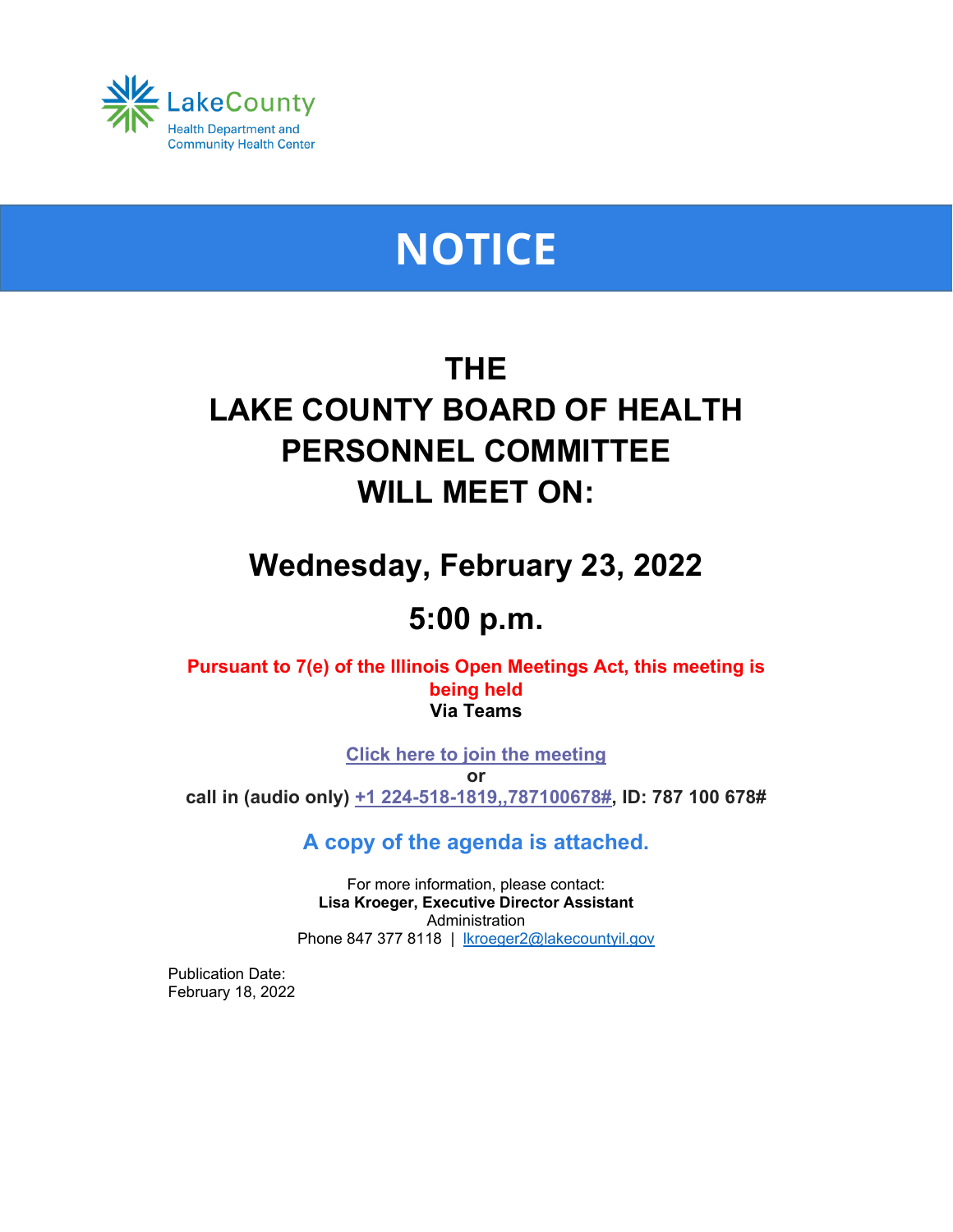**Pursuant to Section 7(e) of the Illinois Open Meetings Act and the Written Determination of Need of the Lake County Board of Health President, this meeting will be held via audio and video conference and not in Conference Room 2E on the 2nd Floor of the Lake County Health Department at 3010 Grand Avenue, Waukegan, Illinois.**

**PUBLIC VIEWING: Participation in the meeting will be via Teams at ([Click here to join the meeting](https://teams.microsoft.com/l/meetup-join/19%3ameeting_NjRhOTA3YzItZDc5NC00MzZjLTljNDYtZmVmYTllMTU2NDEy%40thread.v2/0?context=%7b%22Tid%22%3a%22dd536cf5-92fd-42ff-a754-e98666cb7a96%22%2c%22Oid%22%3a%226db2f904-a33a-4f6c-80ff-57cd801cd388%22%7d) or 1-224-518-1819, Meeting ID: 787 100 678#). Please note that by joining the meeting by video or audio conference your name or phone number may be visible (in whole or in part) to others participating in the meeting. Per the Written Determination of Need of the Lake County Board of Health President, in accordance with section 120/7(e)(4) of the OMA, in-person attendance by members of the public will be available in the Board Room on the 3rd Floor of the Lake County Health Department at 3010 Grand Avenue, Waukegan, Illinois.**

**PUBLIC COMMENT: Public comments are welcomed and encouraged. Emailed public comments received by 8:30 a.m. the day of the meeting will be read at the beginning of the meeting under Public Comment in the order they are received or, at the discretion of the Board President, with the agenda item the comment addresses. Comments received during the meeting will be held until the end of the meeting. Please note: Public Comment is limited to three minutes per individual or spokesperson pursuant to the Board of Health Bylaws. All comments received will be included in the Board's meeting minutes regardless of whether they are read aloud at the meeting.**

**Email public comments t[o lkroeger2@lakecountyil.gov](mailto:lkroeger2@lakecountyil.gov) with the following:**

- **Subject Title: Lake County Board of Health Meeting**
- **Name**
- **Street Address (Optional)**
- **City, State (Optional)**
- **Phone (Optional)**
- **Organization, agency, etc. being represented. (If representing yourself, put "Self")**
- **Topic or Agenda Item Number followed by Public Comment.**

**Public in attendance on the 3rd Floor of the Lake County Health Department at 3010 Grand Avenue, Waukegan, Illinois, may provide public comment. Public with no access to email may leave a message with the Board of Health Office at 847-377-8118.**